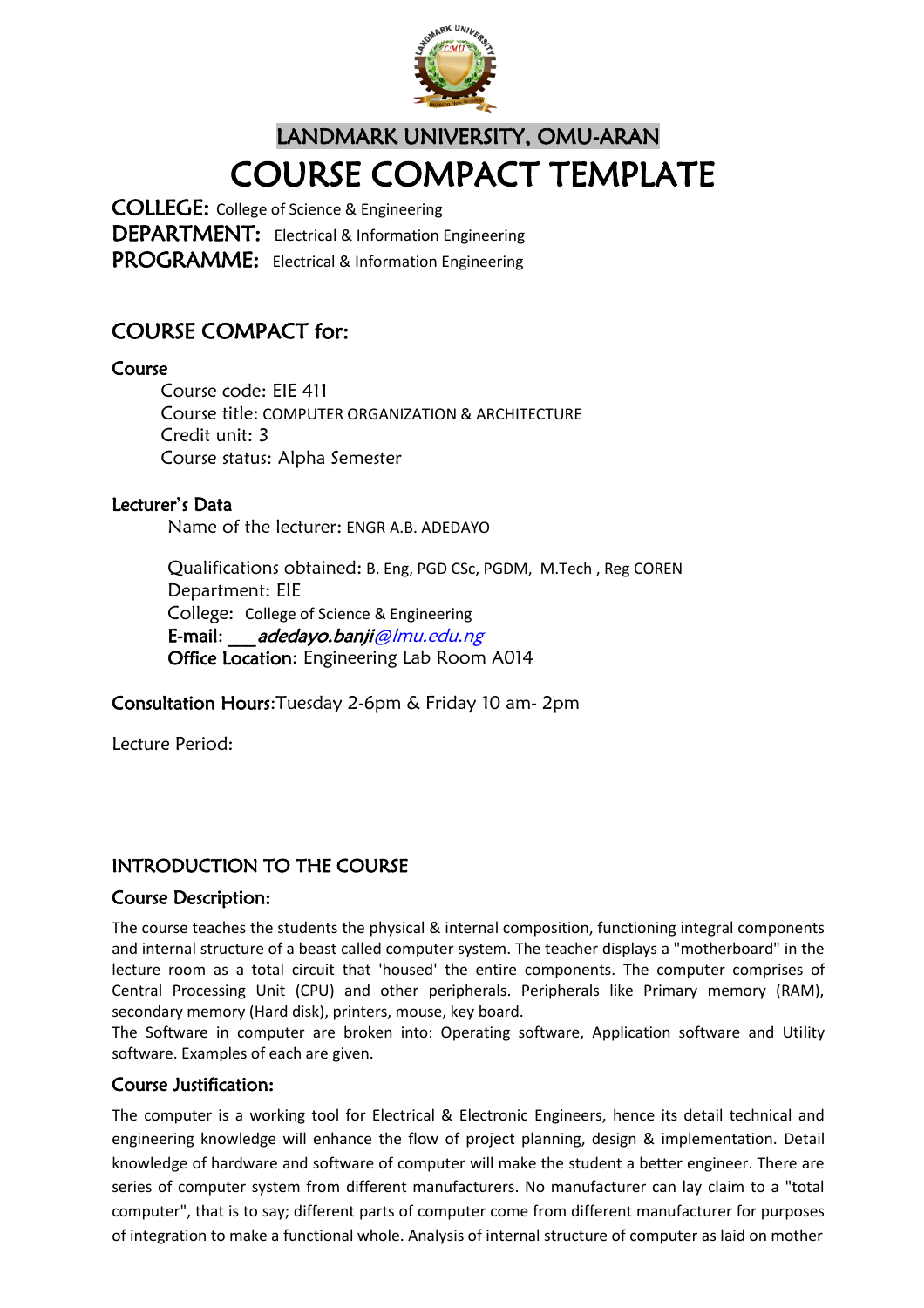board will boost their technical and engineering knowledge. Mode of operation of computer and its routine maintenance will be a common asset in their engineering career.

#### Course Objectives:

At the end of the course, the students should be able to:

1. Develop a thorough understanding of the origin of computer and historical evolutionary trends to today internet pad computer (i Pad)

2. The students will be able to describe and draw the block diagram of basic composition of a computer system and analyze its subsystems.

3. Give explanation on what constitute hardware and software of computer system

4. Give historical view of the two main computer architecture: Von Neumann architecture comprises of 4,3,2,1 address machines and Zero-address machine that form the stack architecture.

5. Define computer architecture, Bus, Micro-computer and Micro-controller .

6. Give explanation on Registers and functions, mention offhandedly various types Register

7. The students must be able to critically analyze memories in computer systems: ROM, RAM, EPROM, EAPROM. The characteristics that constitute each of the memory.

8. Understand address format: op-code and operand. Storage procedure in microprocessors- fetch and execute cycles, interrupt and bus structures.

9. Understand SISC, RISC, PIPELINE & PARALLEL computer architecture' their common features and currencies.

10. Understand two basic computer processor programming: Hardwired control circuit an microprogramming.

11. The students must understand super scalar processor eg Motorola 1960IC and th latest from Intel family: Processor B 960

12. Give general over view of operating system eg widow based operating system (MS Window) and Network operating system ( NOS)

13. Assemble a new brand of computer

14. The students should be thinking loud of how to design and produce any integral part of computer: power pack, RAM, micro-processor, mouse etc.

15. The students must be on a driving seat and get well cleared between BITS and BYTES.

#### Course Content:

EIE411 Computer Organization & Architecture (3 Units)

Computer Fundamentals: Development history of computer hardware and software. Hardwired vs stored program concept. Von-Neuman architecture. Havard architecture: principle of operation, advantages, disadvantages. Single address machine. Contemporary computers. Computer system: block diagram, functions, examples, dataflow, control line. Computer Arithmetic: integer arithmetic (addition, subtraction, multiplication, division), floating-point representation (IEEE), floating-point arithmetic. arithmetic and logic unit (ALU). Introduction to CISC and RISC architecture: principle of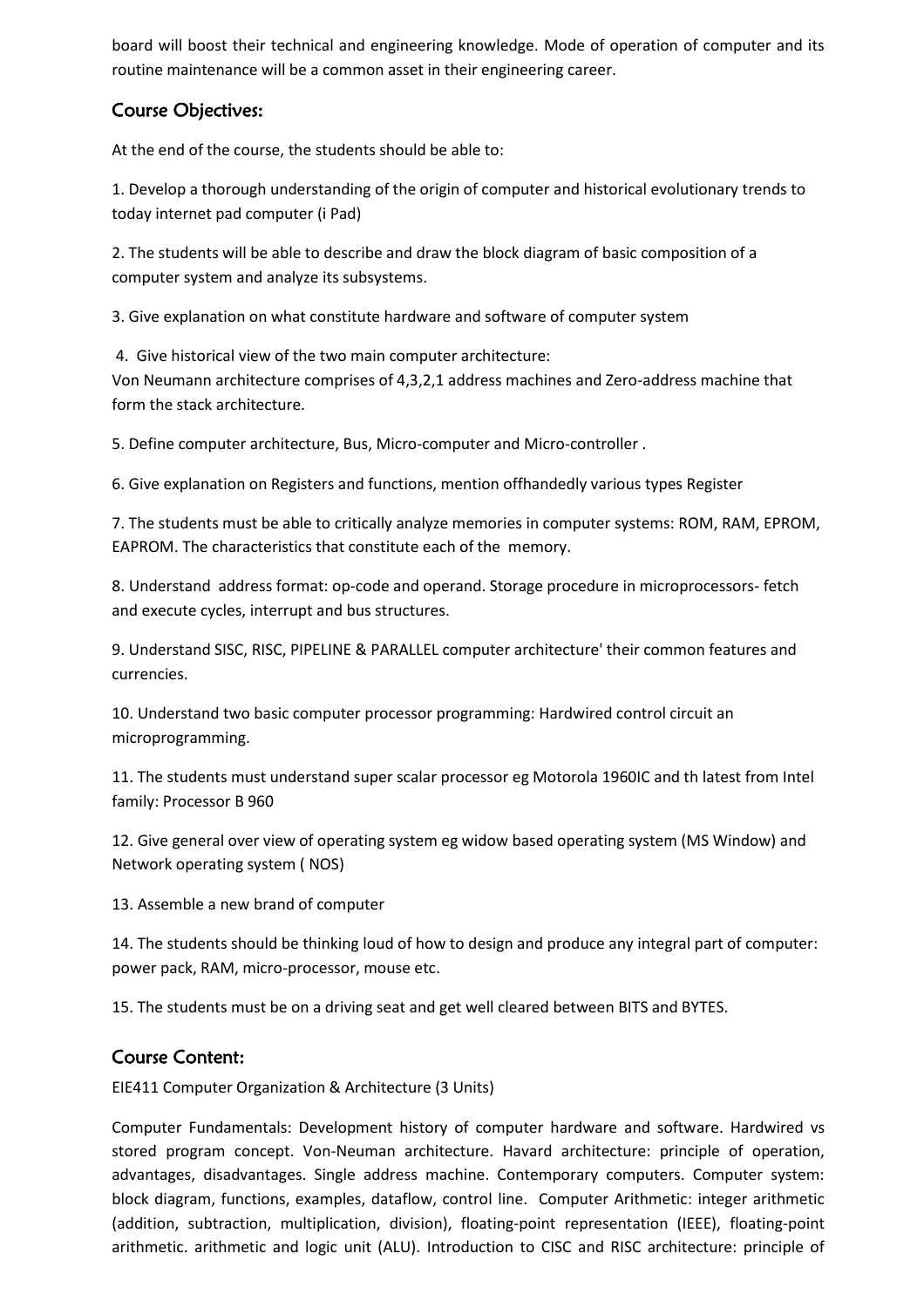operation, merits, demerits. Storage and Input/Output Systems: Computer function (fetch and execute cycles), interrupts, interconnection structures (Bus structure and bus types), Overview of memory system, memory chip organization and error correction, cache memory, memory storage devices. Overview of I/O, programmed and interrupt-driven I/Os, DMA, I/O channel and I/O processor. Control Unit: Micro-operations, control of the CPU, hardwired implementation, control unit operation, micro-instruction

sequencing and execution, micro-programmed control. Use INTEL family, and MOTOROLA family as case study of a CISC computer system. Instruction Set and Register: Machine instruction characteristics, types of operands and operations, instruction functions, addressing modes, instruction formats, register organization, instruction pipelining. High performance computer systems: Techniques to achieve high performance, pipelining, storage hierarchy, units with function dedicated for I/O. RISC, introduction to superscalar processor, parallel processor. Use popular RISC processor (e.g. i960, Motorola PowerPC) as case study.

Operating System: Overview of operating system, dimension and type of operating system, high level scheduling, short-term scheduling, I/O scheduling, memory management, virtual memory, UNIX/LINUX operating system: architecture, commands, programming; window based operating systems ( MS windows, window XP).

| S/N | <b>GRADING</b>                | SCORE(%) |
|-----|-------------------------------|----------|
| 1.  | <b>Continuous Assessments</b> |          |
|     | $\bullet$ C.AI                | 7%       |
|     | • C.All (Mid-Semester Test)   | 15%      |
|     | $\bullet$ C.Alll              | 8%       |
| 2.  | <b>Final Examination</b>      | 70%      |
|     | Total                         | 100%     |

#### Course Expectations:

#### Course Delivery Strategies:

The method of lecture delivery and teaching aids are as Follows:

- 1. Lectures delivery with explanation using lecture notes, real life example and diagrams.
- 2. The use of the university's intranet, e-platform for quizzes, assignments, group discussion etc.
- 3. Giving off net assignments and class work.
- 4. Uploading the lecture materials on the e-leaning platform
- 5. Giving online assignments
- 6. Having practical discussion sections at the end of the lecture.

Course Duration: Monday 1-2pm & Tuesday 8 – 10 am [3hrs P/Week for 14 weeks (42hrs)]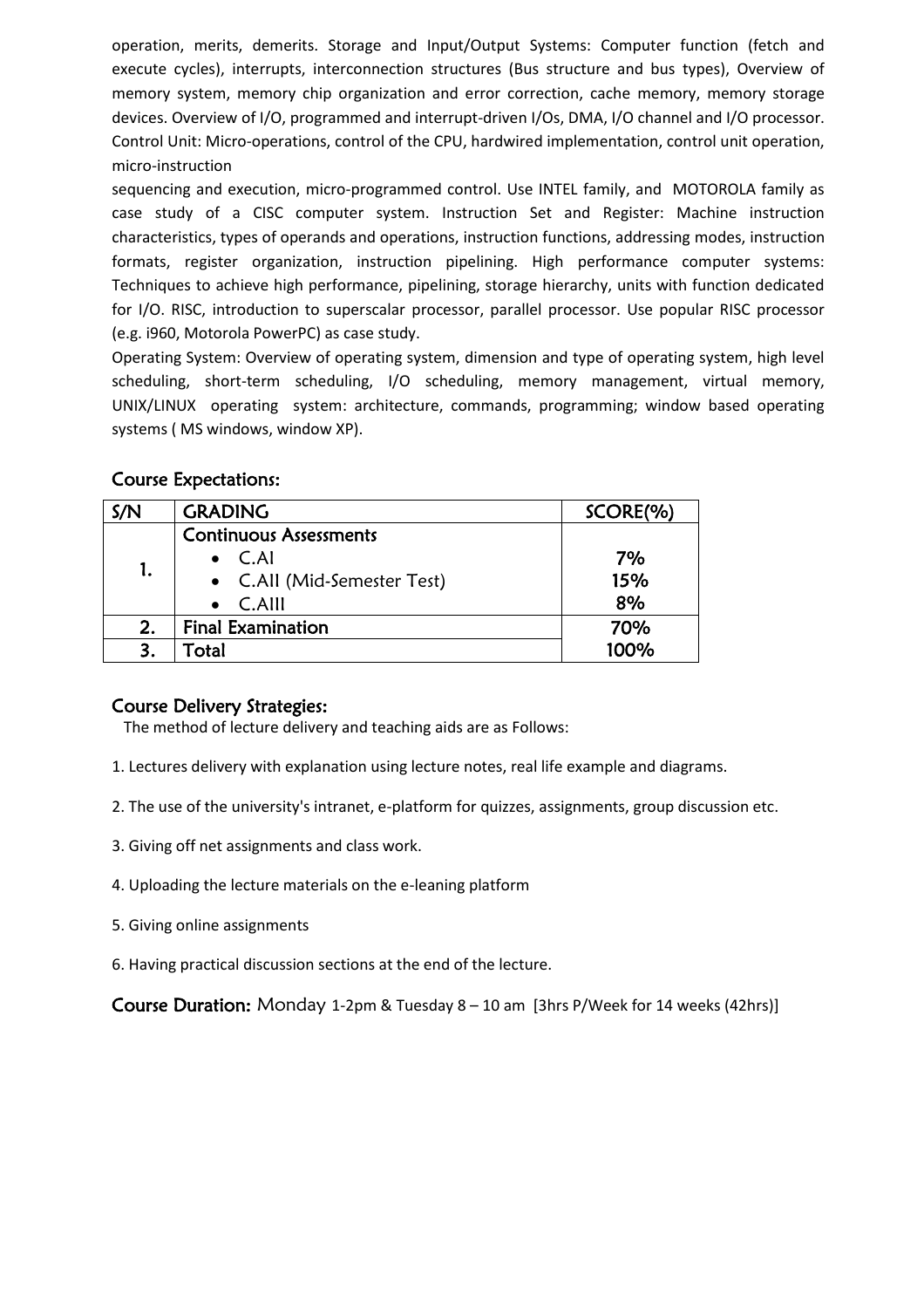# LECTURE CONTENT

Break into module and modules into weeks, indicating objectives, description, study question and other information as posted below. Module 1

#### $\triangleright$  Week 1: Topic for the week

- $\triangleright$  Development history of computer-Hardware/Software.
- $\triangleright$  Detailed block diagram of generic computer systems

#### $\triangleright$  Objectives (list the objectives)

- $\geq 1$ . At the end of the lecture the students must be able define what is computer system.
- $\geq$  2. Explain detail part of hardware
- $\triangleright$  3. Explain the primary functions of a computer system: Takes input, processes, stores, and give output.
- $\triangleright$  4. Students should be able to draw off hand detail block diagram of a generic computer.

## $\triangleright$  Description

#### First hour:

Historical note on history of computer is given to students.

#### Second hour

Generic diagram of computer system is drawn for detail explanation.

#### $\triangleright$  Study Question:

 $\triangleright$  "What is permanent is change". Discuss the importance of Professor Chales Babbage in the evolution of computer system to a new design of Hybrid notebook called tablet computer.

#### $\triangleright$  Reading List –

- $\triangleright$  Computer Association of Nigeria conference series.
- $\triangleright$  Computer concept, Introductory by June Dan Oja
- $\triangleright$  Computer Architecture by John L Hennessy & David A. Patterson
- Cloud Computing by Wang Ranjan & Chen Benarallah
- $\triangleright$  My personal note book.

#### Module 2

## Week II

#### Topic:

Definition of computer architecture, Bus, microcomputer and microcontrollers Internal structure of a micro-processor consist of no of registers, memory cell, decoders, controllers and clocks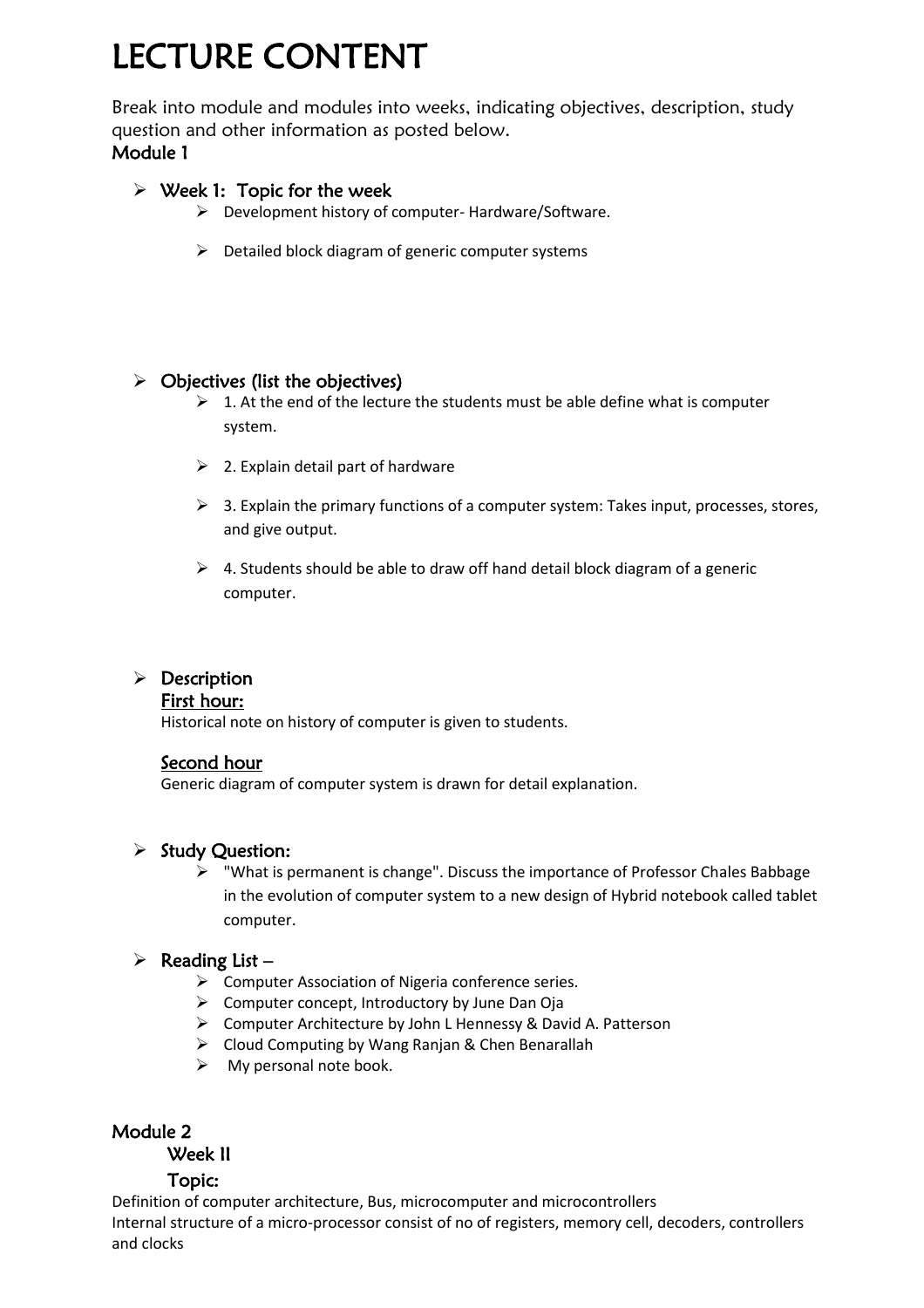Von Neumann architecture and principle of operation

- Objectives:
- 1. At the end of the lecture the student should be able to define computer architecture, Bus
- 2. The students must be able to differentiate between micro-computer and micro-controller
- 3. The students are made to understand that the internal bus cable of computer runs parallel
- 4. The students must be able to differentiate between parallel and serial bus transmission

#### Description:

Computer architecture is again referred to explain busing in computer system. The teacher describes Micro-processor (µ-processor), Micro-computer (µ-computer) and micro-controller. Von Neumann architecture and mode of operation is described for students.

- $\triangleright$  Study Questions:
	- **The evolution of computer traversed through 3 generations:** 
		- $\checkmark$  1<sup>st</sup> generation 1937-1946
		- $\checkmark$  2<sup>nd</sup> generation 1947-1962
		- $\checkmark$  3<sup>rd</sup> generation 1963- to date

Briefly discuss the developmental stages of this evolutionary trend.

Differentiate between Micro Processor and Macro-computer

#### Reading list:

1. Computer Association of Nigeria conference series.

- 1. Computer Association of Nigeria conference series.
- 2. Computer concept, Introductory by June Dan Oja
- 3. Computer Architecture by John L Hennessy & David A. Patterson
- 4. Cloud Computing by Wang Ranjan & Chen Benarallah
- 5. My personal note book.

#### Module 3

#### Week III

#### Topic:

Instruction Codes: Operation codes (op-code) and operands

Micro-operation with micro-processor

Von Neumann architecture comprises of 4,3,2 ,1 address machines. Zero address machines that form the basis of stack machines.

- > Objectives:
- 1. The students must understand that micro-operation on processor is broken into: operation codes(op-codes) and operands.
- 2. At the end of the lecture the students must be able to understand that computer architecture are broken into two: Neumann architecture & Stack architecture (zero- address machine)
- 3. 4-address machines, 3- address machines, 2-address machine & 1-address machine form the Neumann architecture.

4. The students are made to know that Zero-address machine form the : stack architecture Description:

The lecturer describes op-code & operands as instruction format stored in the memory. Operand specifies the data or the location of the data in the memory or processor register. Op-code gives the address. The processor reads the instruction from the memory and interprets the op-code bits. The microprocessor issues a sequence of command functions (micro-operations) needed for the hardware implementation of the specified operation.

The lecturer describe Von Neumann architecture from 4-address machines, 3- 2-1- & 0-address machine(stack machine).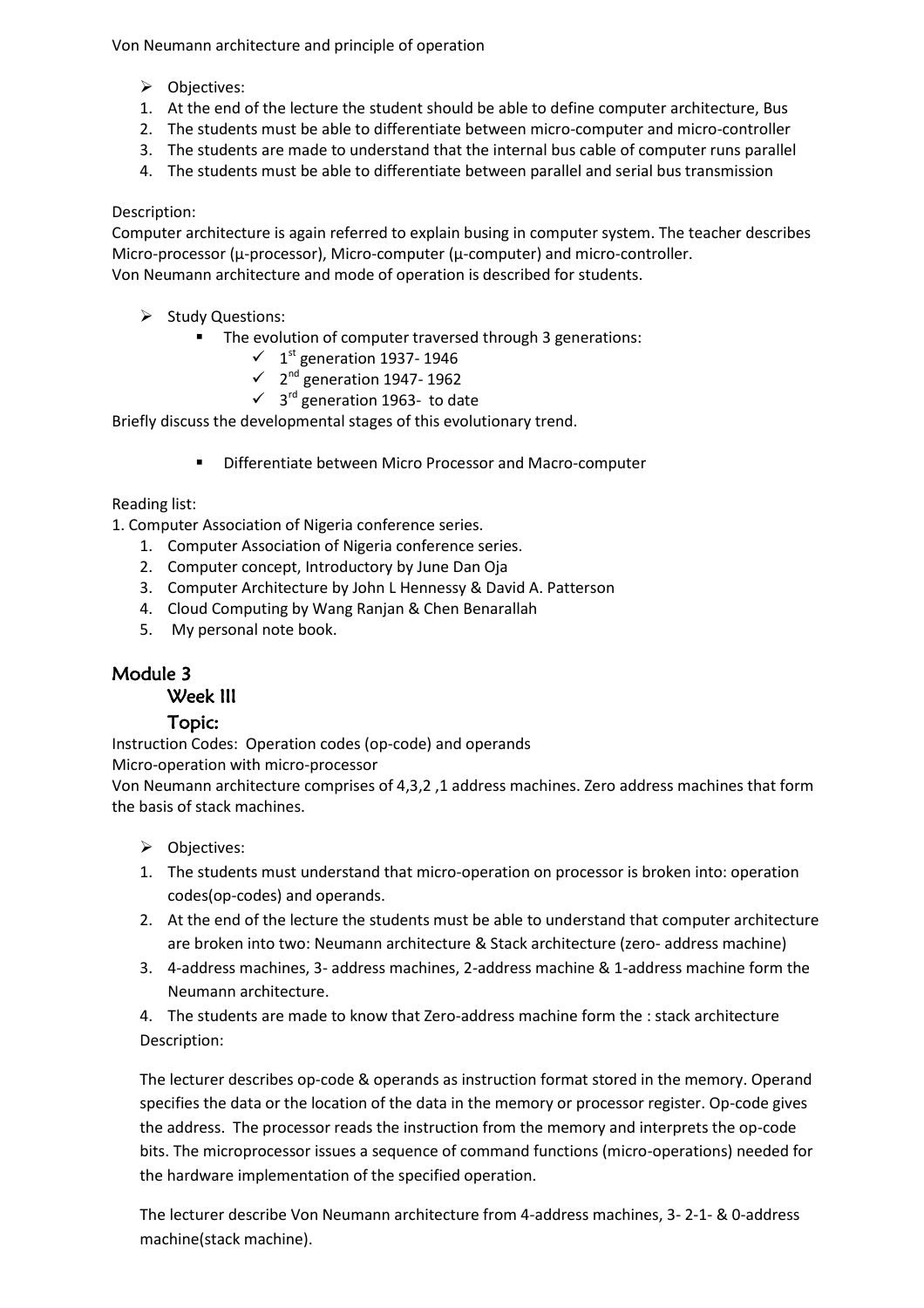#### $\triangleright$  Study Questions:

Write an assembly code using:

#### 1.

- (i) Three address instructions
- (ii) Two address instructions
- (iii) One address machines
- (iv) Zero address

For  $X = (A+B) (C + D)$ .

2. Evaluate the execution performance of the following expression in two computer systems with one accumulator and the other two accumulators:

 $A * (B + C * (D - E) + F)$ 

- $\triangleright$  Reading lists:
- 1. Computer Association of Nigeria conference series.
- 2. Computer concept, Introductory by June Dan Oja
- 3. Computer Architecture by John L Hennessy & David A. Patterson
- 4. Cloud Computing by Wang Ranjan & Chen Benarallah
- 5. My personal note book.

#### Module 4

#### Week IV

#### Topic:

Registers and functional operations: Instruction Register (IR), Programme Counter (PC), Instruction Decoder (ID), Arithmetic & Logic Unit (ALU), Major State Register (MSR), Memory Cache, Flag Register (G)

Busing systems: we have Data bus, Address bus & Control bus.

Parallel and Serial transmission of signals

- > Objectives:
- 1. At the end of the lecture, the student should be able to mention off hand, he various type of Registers that exist in computer systems.
- 2. Students should be to define a register and describe their functional behavior.
- 3. Students should be able to define what is bus system? And then mention the three types ever existing.
	- $\triangleright$  Description

The description of every register is given from lecture note to the students. The bus system in computer system is well discussed and its inter-working between modules as parallel bus is well narrated with practical computer 'motherboard'

 $\triangleright$  Study Questions:

Quiz: What in a computer system can you compare to 'Road network and human brain?

What do you understand by instruction format? Depicts a diagram for a memory (RAM) to show opcode & operand.

Discuss in detail, various classifications of different busing structures?

 $\triangleright$  Reading list:

1. Computer Association of Nigeria conference series.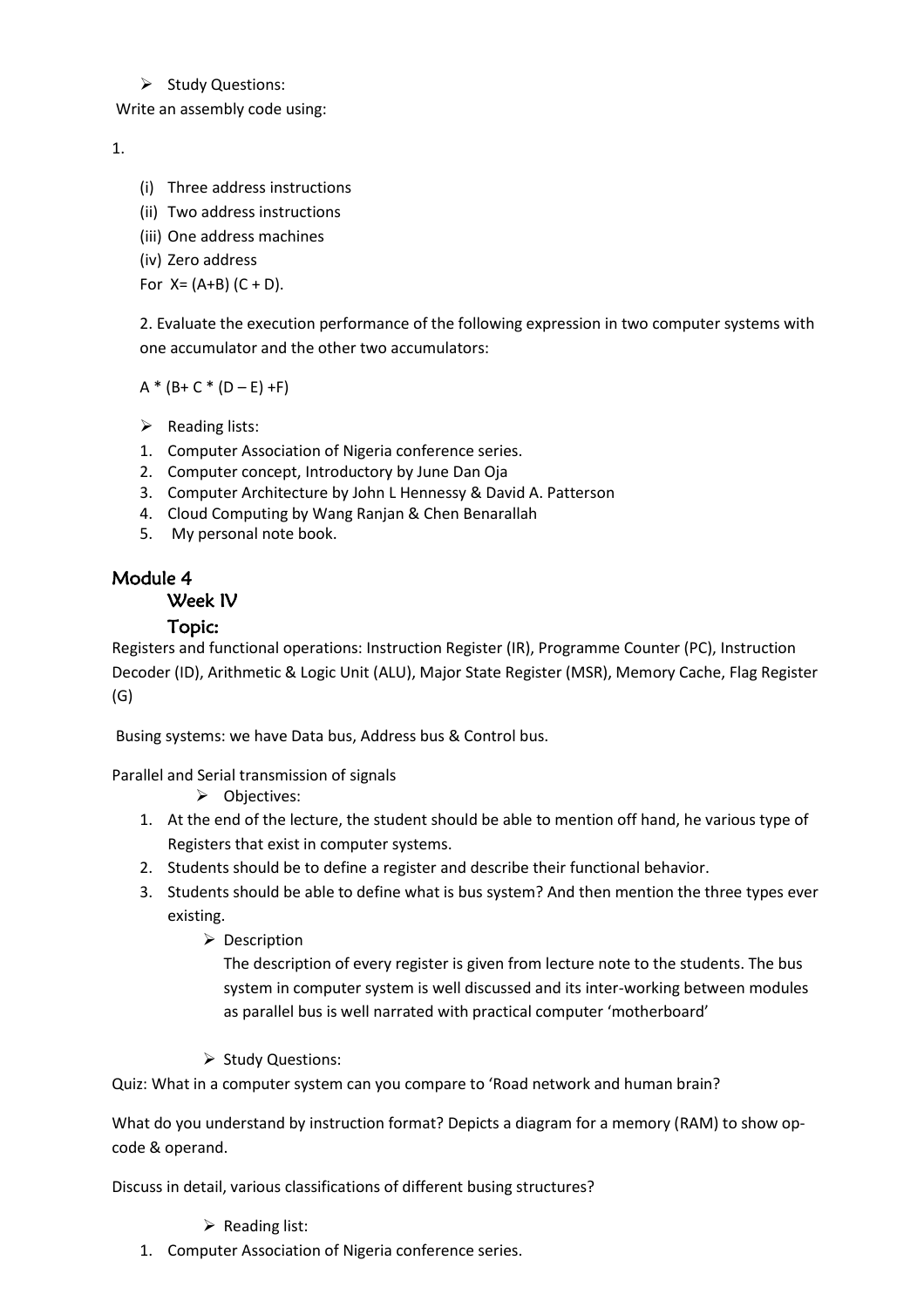- 2. Computer concept, Introductory by June Dan Oja
- 3. Computer Architecture by John L Hennessy & David A. Patterson
- 4. Cloud Computing by Wang Ranjan & Chen Benarallah
- 5. My personal note book.

#### Module 5 Week V

Topic:

#### WEEK 5

Memories in computer systems: ROM, RAM, EPROM, EAPROM. The characteristics of each memory.

- **▶ Objectives:**
- 1. At the end of the lecture the students must be able to give acronyms of the above ICs.
- 2. Describes its mode of operation
	- $\triangleright$  Description:

The lecturer describes in detail the character of each of the Integrated Circuits ( ICs)

 $\triangleright$  Study Questions:

What do you understand by "size of a processor"?

A processor is 64/32 bits. What is the meaning of this statement? Quiz: What can you compare to (i) Writing table in a computer (ii) Filling cabinet? (iii) Human brain?

(iv) Road network?

- $\triangleright$  Reading lists:
- 1. Computer Association of Nigeria conference series.
- 2. Computer concept, Introductory by June Dan Oja
- 3. Computer Architecture by John L Hennessy & David A. Patterson
- 4. Cloud Computing by Wang Ranjan & Chen Benarallah
- 5. My personal note book.

#### Module 6

Week VI

#### Topic:

Instruction handling area: Storage/retrieval procedures by microprocessor (CPU).

Objectives:

1. At the end of the lecture, the students must be able to understand how CPU translate the instructions it obtains from memory into signals that produce the desired action.

Description:

The lecture use a diagram to explain the steps the CPU will take to handle the ALU operations, for example with instruction: Add R1 and R2 and place the result in R3. The CPU instructions cycles is well explained with diagram.

Study Questions:

State the steps involved in the "CPU EXECUTION CYCLE" of a sequence of instructions.

Reading lists:

- 1. Computer Association of Nigeria conference series.
- 2. Computer concept, Introductory by June Dan Oja
- 3. Computer Architecture by John L Hennessy & David A. Patterson
- 4. Cloud Computing by Wang Ranjan & Chen Benarallah
- 5. My personal note book.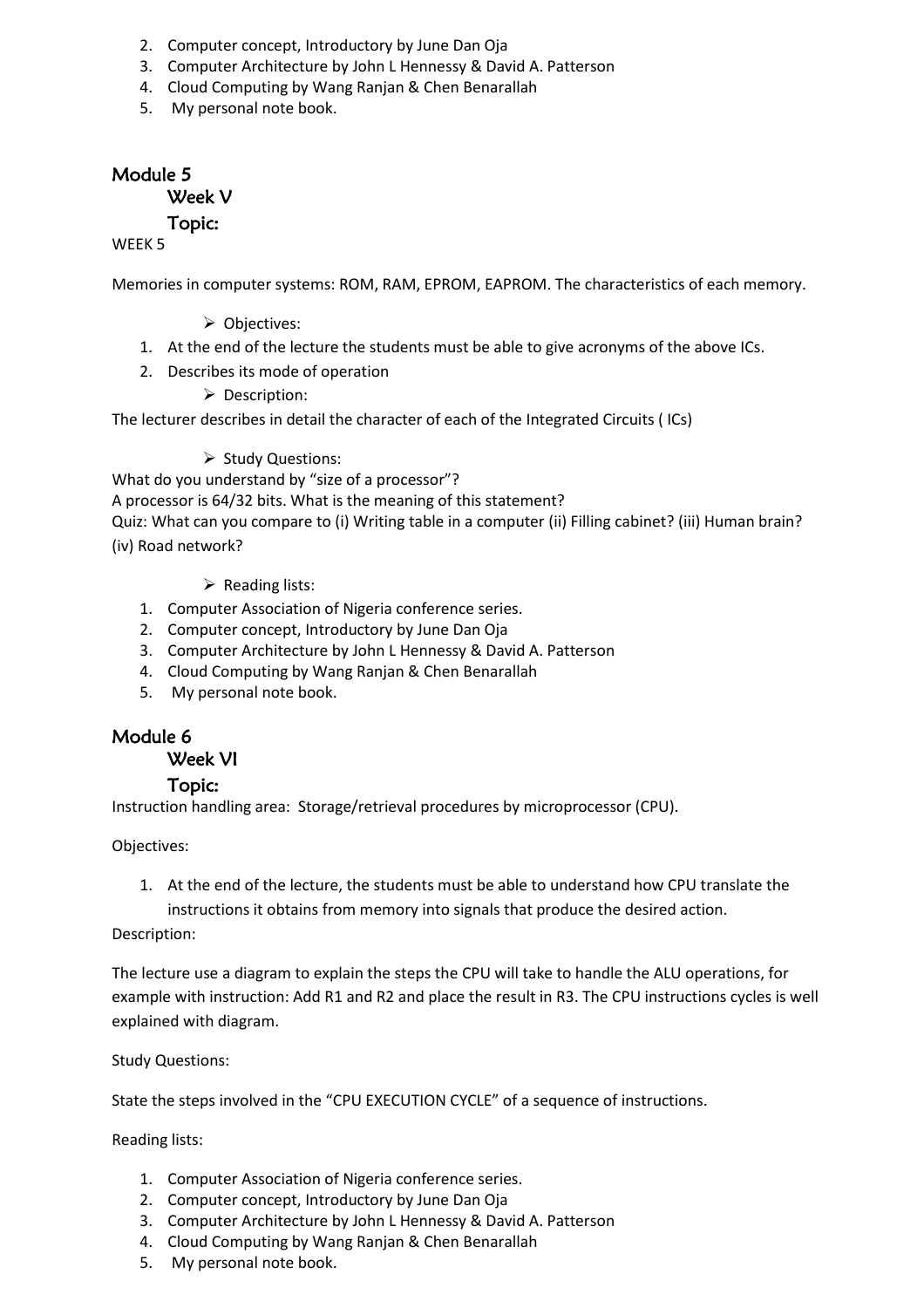## Module 7 Week VII Topic:

Operational function of CISC, RISC, PIPELINE computer & Parallel computing architecture.

Their common features and differences.

Objectives:

- 1. At the end of the lecture the students must be able to give full acronyms of RISC, CISC architecture.
- 2. The students must able to explain the operation of RISC, CISC, Pipeline and parallel computer architecture.
- 3. The students should be able to give the similarity and differences between RISC and CISC processor.

Description:

The diagram of Reduced Instruction Set computer (RISC), Complex Instruction Set Computer (CISC), pipeline computer and parallel computing systems are displayed for better understanding.

Study Questions:

- 1. Outline the various important features of RISCs and CISCs architecture?
- 2. State the procedure involved for an instruction to be executed in a pipeline computer system? Reading lists:
	- 1. Computer Association of Nigeria conference series.
	- 2. Computer concept, Introductory by June Dan Oja
	- 3. Computer Architecture by John L Hennessy & David A. Patterson
	- 4. Cloud Computing by Wang Ranjan & Chen Benarallah
	- 5. My personal note book.

## Module 8

#### Week VIII

#### Topic:

Two control methods by processors- Hard-wired control and micro-programming

**▶ Objectives:** 

- 1. At the end of the lecture, the students should be well informed and be able to explain the two methods by which processor generate control signals to initiate and execute micro-codes for sequence of operation in computer systems: (i) Hard-wired control (ii) Micro-program control (software)
- 2. The students should be able to draw both diagrams off hand in order to complement their understanding.
- 3. The students should be able to give advantages of micro-programing over hard-wired control.

**Description:** 

The lecturer displays the diagram of hard-wired control and micro-programming for easy description and referencing.

- $\triangleright$  Study Questions:
- 1. (a) Write short note on drawback of micro-processor using Hard-wired control. (b) As a Computer Engineer, why will you prefer software control to hardwired control? (c ) As a hardware Engineer, discuss this statement " A computer system is more than just the software"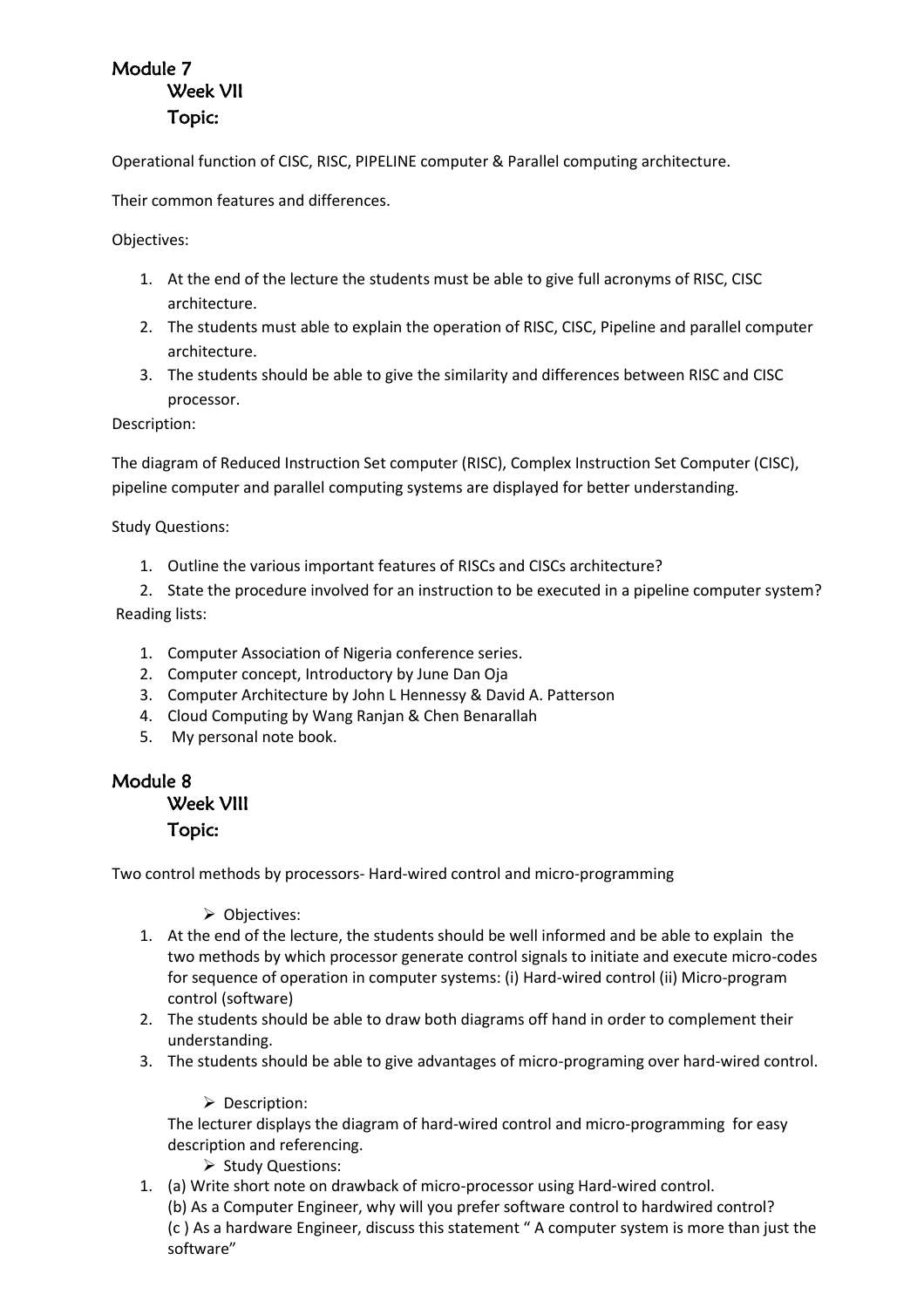- $\triangleright$  Reading lists:
- 1. Computer Association of Nigeria conference series.
- 2. Computer concept, Introductory by June Dan Oja
- 3. Computer Architecture by John L Hennessy & David A. Patterson
- 4. Cloud Computing by Wang Ranjan & Chen Benarallah
- 5. My personal note book.

#### Module 9

## $6.$  Week IX

#### Topic:

- 1. Various types of Interconnection methods in CPU: Point-to-Point (PP), Common Bus System (CBS), Multiple Bus System (MBS) and Two-Bus Systems (TBS)
	- ▶ Objectives:
	- At the end of the lecture, the students should be able to draw the diagrams off hand and give detail description of interconnection methods in µ-processor (CPU)
	- Give the advantages and disadvantages of each connection methods.
	- **Description:**

Each diagram of connection method is displayed for easy description and explanation. Study Questions:

What do consider as the vulnerability of common bus system (CBS)?

 $\triangleright$  Reading lists:

- 1. Computer Association of Nigeria conference series.
- 2. Computer concept, Introductory by June Dan Oja
- 3. Computer Architecture by John L Hennessy & David A. Patterson
- 4. Cloud Computing by Wang Ranjan & Chen Benarallah
- 5. My personal note book.

#### Module 10 Week X Topic:

Synchronous and Asynchronous micro-processor

What is VLSI

Effect of VLSI

Problems of VLSI and the solution.

- Objective:
- 1. At the end of the lecture the students should be able to define Synchronous and Asynchronous u-processor.
- 2. The students should be able to give the acronym of VSLI and describe it.

Description:

The lecturer defines Asynchronous & Synchronous processor. Very Large Scale Integration (VLSI) is well described. The first set of computer invented made use of vacuum tubes. The tubes were interconnected to create gates, flip-flops, registers and arithmetic units with each tube acting as a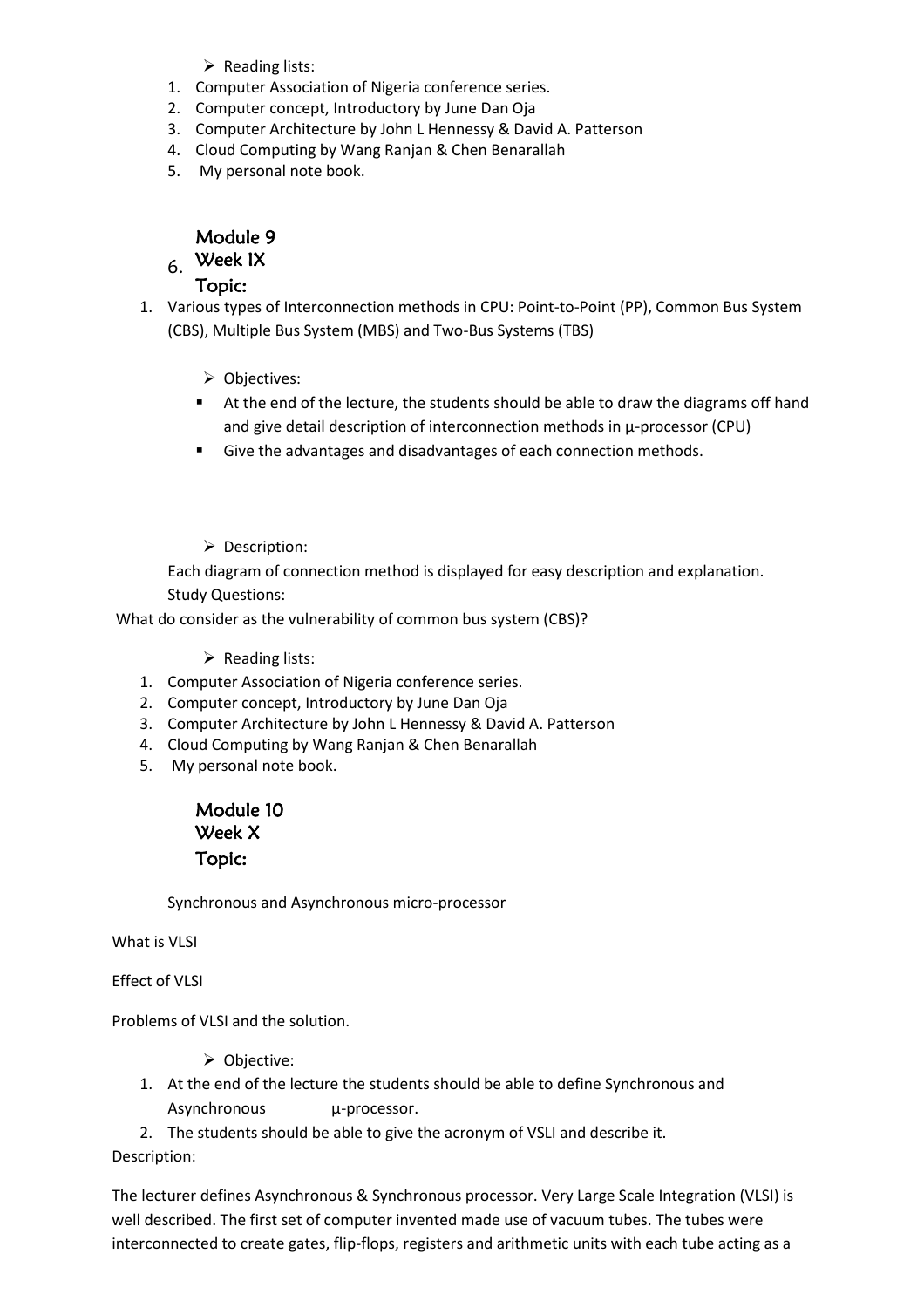switch. The vacuum tube were later replaced by transistors and cpu became relatively smaller. Printed circuit boards were invented so that instead of using wire to inter-connect transistor, connection are marked out on the metal printing on flat boards and transistor simply soldered into place on the boards to make the required connections. The development progresses to Medium Scale Integration (MSI) and Large Scale Integration (LSI).

#### $\triangleright$  Study Questions:

Differentiate between Synchronous and Asynchronous processor. State the "execution cycle" of a Synchronous-processor to fetch information from RAM?

#### $\triangleright$  Reading lists:

- 1. Computer Association of Nigeria conference series.
- 2. Computer concept, Introductory by June Dan Oja
- 3. Computer Architecture by John L Hennessy & David A. Patterson
- 4. Cloud Computing by Wang Ranjan & Chen Benarallah
- 5. My personal note book.

## Module 11 Week XI

#### Topic:

Flynn's Classical taxonomy: Classification of parallel computers

| <b>SISD</b>                       | <b>SIMD</b>                         |  |
|-----------------------------------|-------------------------------------|--|
| Single Instruction, Single Data   | Single Instruction Multiple Data    |  |
| <b>MISD</b>                       | <b>MIMD</b>                         |  |
| Multiple Instruction, Single Data | Multiple Instruction, Multiple Data |  |

- $\triangleright$  Objectives:
- 1. At the end of the lecture the students must be able to classify parallel computer according to Flynn.
- 2. Write Assembly instruction language for each of the classification.
	- **Description:**

2<sup>nd</sup> Hr: There are different ways to classify parallel computers. One of the more widely used classifications, in use since 1966, is called Flynn's taxonomy. Flynn;s taxonomy distinguishes multiprocessor computer architecture according how they can be classified along the two independent dimensions of instruction and data. Each of these dimensions can have only one of two possible states: Single or multiple. The matrix above defines the 4 possible classifications according to Flyn.

 $\triangleright$  Study Questions:

What do you understand by Von Neumann architecture?

Describe the four possible classifications according to Flynn?

- $\triangleright$  Reading list
- 1. Computer Association of Nigeria conference series.
- 2. Computer concept, Introductory by June Dan Oja
- 3. Computer Architecture by John L Hennessy & David A. Patterson
- 4. Cloud Computing by Wang Ranjan & Chen Benarallah
- 5. My personal note book.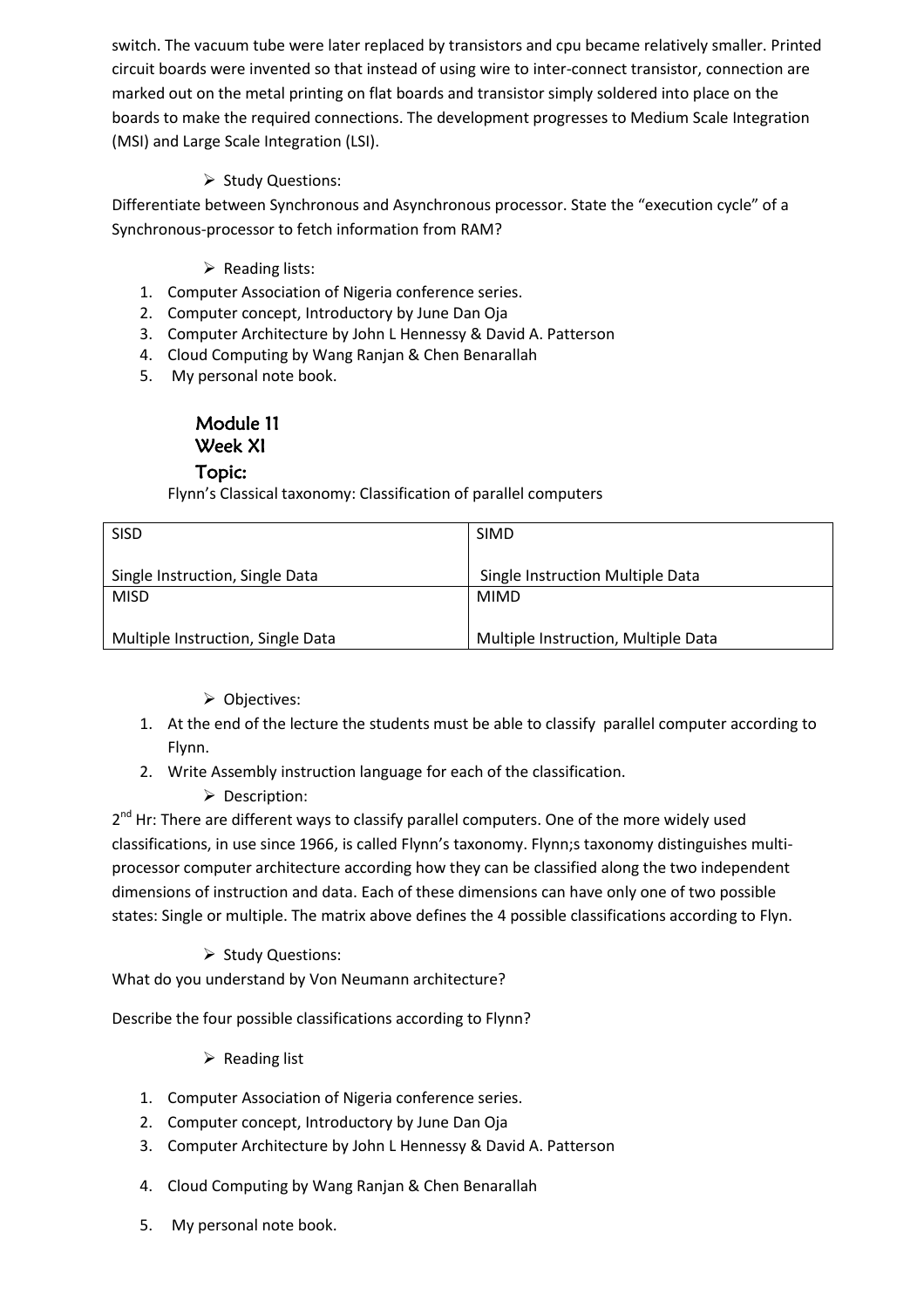#### Module 12 Week XII Topic:

Super scalar processors (Super scalar CPU)

Objectives:

At the end the lecture, the students should be able to discuss revolutionary trend of processors. Processors ranges from Medium scale to Very large scale Integration, that is from micro-processor to macro-processor that gave rise to super-computer.

The students should be able to acknowledge the existence of :8086, 80186,80286, 80386, 80486

They should be able to familiar with other new processors with high speed: Intel B960 and i7 quad-Core processor.

#### Description:

The lecturer describes each of this processor in terms of no of connections pins, address pins, clock speed (Oscillator). To write into memory, the CPU first places the address of the desired memory on the AD pins (Address pins). The better speed of a processor at which the instruction is fetched from the memory made it superior to other existing processors.

Study Question:

- 1. Macro-processor of today is a micro-processor of tomorrow. Discuss
- 2. Differentiate between  $\mu$ -processor and  $\mu$ -computer.

 $\triangleright$  Reading list

- 1. Computer Association of Nigeria conference series.
- 2. Computer concept, Introductory by June Dan Oja
- 3. Computer Architecture by John L Hennessy & David A. Patterson
- 4.Cloud Computing by Wang Ranjan & Chen Benarallah
- 5.My personal note book.

## Module 13 Week XIII

#### Topic:

General overview of software and operating systems Window operating system Unix operating system Cloud computing

Objectives:

- 1. At the end of lecture, the students must be able to define software and classify them: operating system, Application program and Utility software.
- 2. Students must be give example of each of the software
- 3. The students must be able to differentiate between window based operating system and unix operating system.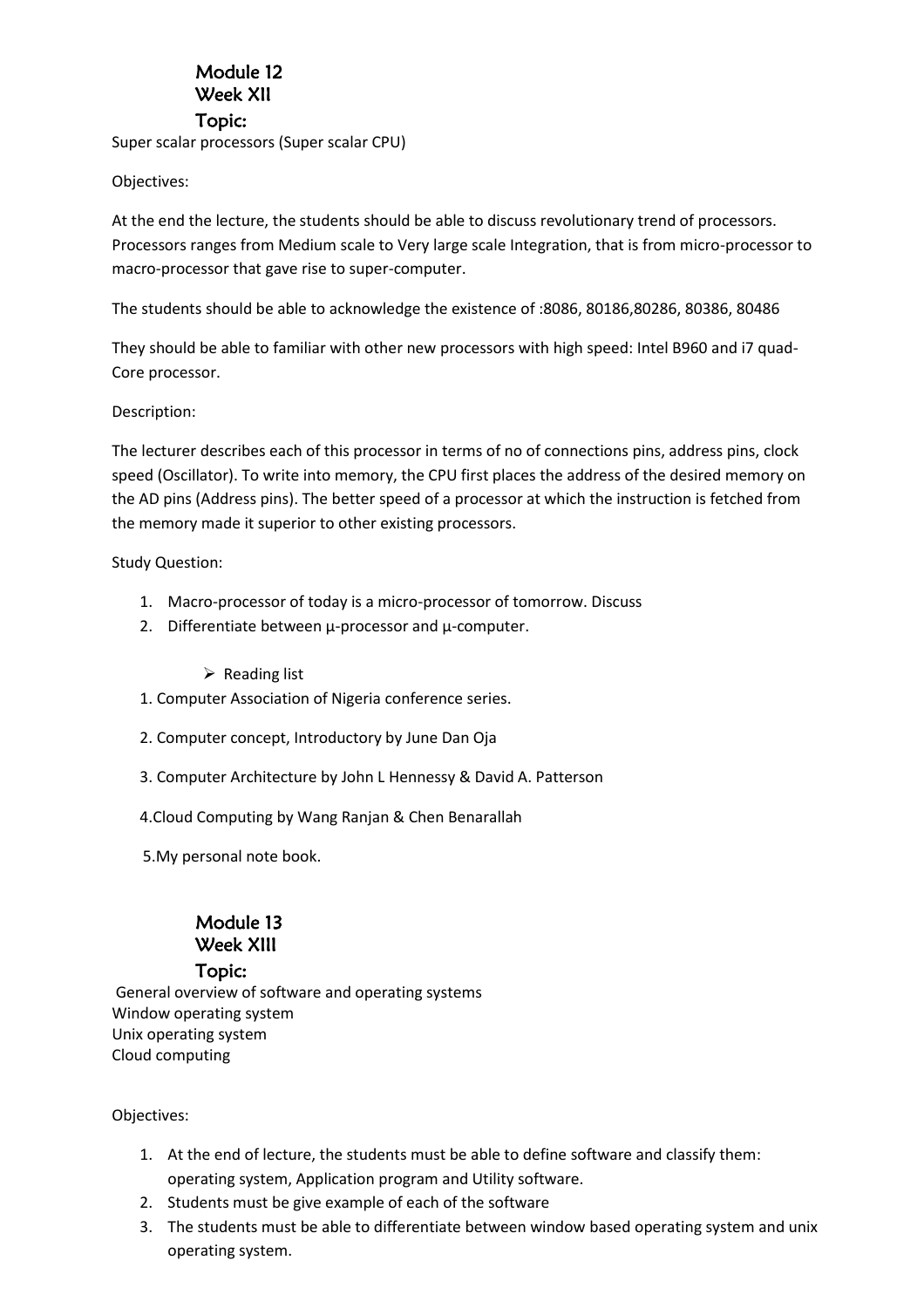4. The students must able to explain what is meant by Cloud Computing.

Description.

The lecturer describes software as interactive set of codes that drive the hardware. The software is classified into operating system, Application and Utility software.

Cloud computing are described as a giant network that connect other network. The lecturer displays cloud computing network diagram for easy referencing.

Study Questions:

A system is said to be single-tasking or multi-tasking. What is the meaning of this statement?

 $\triangleright$  Reading list

- 1. Computer Association of Nigeria conference series.
- 2. Computer concept, Introductory by June Dan Oja
- 3. Computer Architecture by John L Hennessy & David A. Patterson
- 4. Cloud Computing by Wang Ranjan & Chen Benarallah
- 5. My personal note book.

## Module 14 Week XIV Topic:

Practical discussion class

Objectives:

The lecturer and teacher interact on grey areas of studies

Module 15 Week XV Topic: Revision

Objectives:

The lecturer touches all areas of interest for the purpose of end of Alpha semester.

#### TOPICS FOR TERM PAPER/ASSIGNMENT

"What is permanent is change"

Discuss the importance of the work of Professor Chales Babbage in the evolution of

Computer system to a new of Hybrid-note-book called Tablet computer.